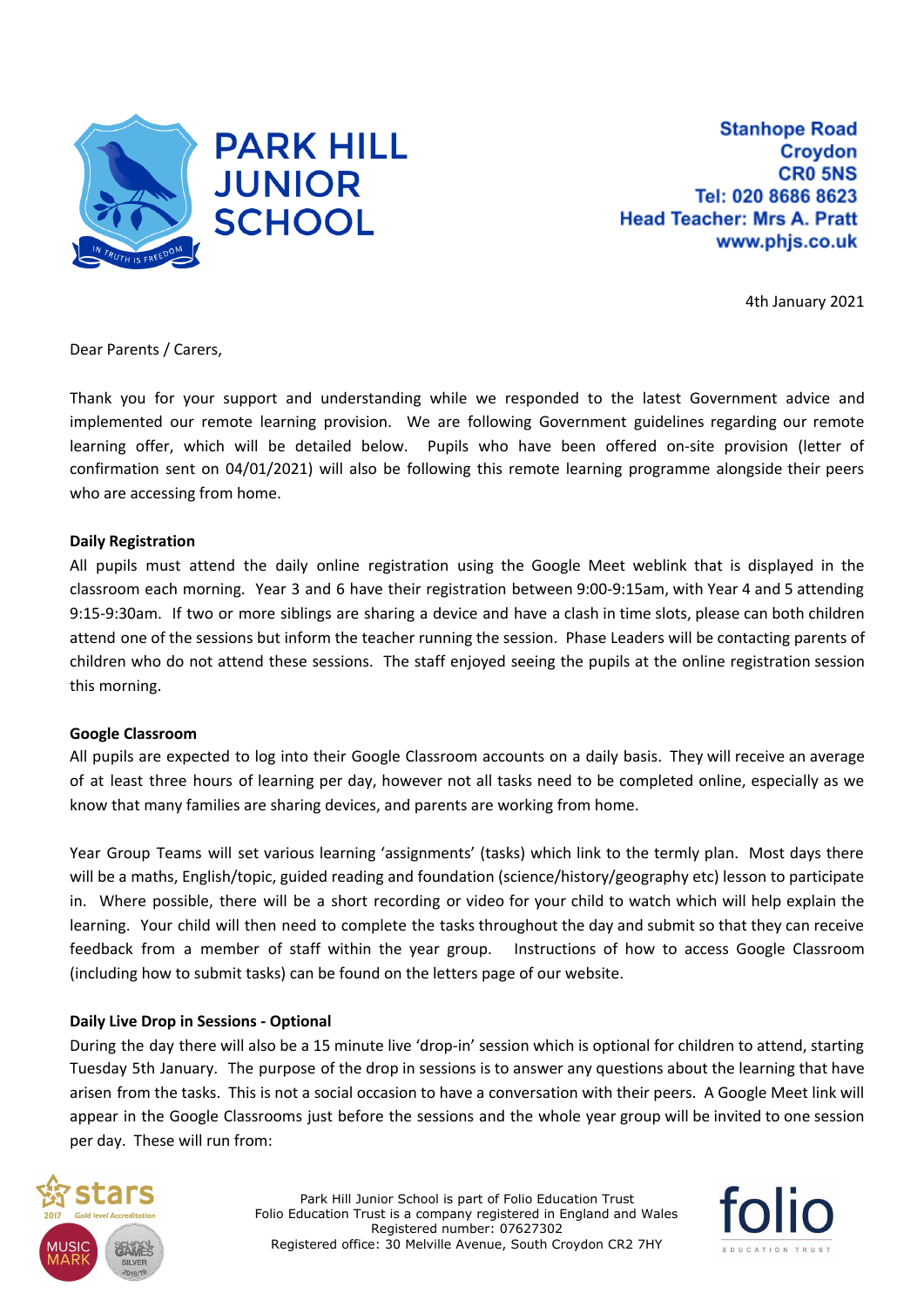- 12:00 12:15pm daily Year 3 optional live drop in
- 1:15 1:30pm daily Year 4 optional live drop in
- 1:30 1:45pm daily Year 5 optional live drop in
- 1:45 2:00pm Year 6 optional live drop in

Teachers from the year group will run these sessions so please be aware that it may not be your child's class teacher as they may be on the rota for the onsite provision.

# **Weekly Assemblies - starting week beginning 11/01/2011**

These were extremely popular during the Spring/Summer term remote learning periods and gave the children time with their class teacher and peers in a more relaxed Google Meet session. They may play games or have a conversation about activities that have taken place recently. These sessions will start again next week, week commencing 11th January during the following time slots:

- Monday 2:45 3:00pm Year 3
- Tuesday 2:45 3:00pm Year 4
- Thursday 2:45 3:00pm Year 5
- Friday 2:45 3:00pm Year 6

### **Behaviour online**

Prior to joining their assembly, we would be grateful if you could share the following guidance with your child:

- 1. **Location -** Please make sure you are in an open area where an adult can monitor the session. If the computer is in a separate room, please make sure the door is always open.
- 2. **Background** Please ensure the background behind you is clear from any items that may be private or provoke sensitive issues.
- 3. **Audience** No-one else should be visible on screen during the assembly. This includes parents and siblings please.
- 4. **Dress appropriately** There is no need to wear school uniform for the assembly, but please make sure you are properly dressed. You should not be in your pyjamas or wearing any controversial slogans.
- 5. **Ground Rules/Etiquette** Your teacher will share these with you at the start of the assembly. Please listen carefully to these. If you cannot follow the ground rules, you will be removed from the assembly and may have your access to Google Meets removed.
- 6. **Language** Please use appropriate verbal and body language during the assembly.
- 7. **Technology** As the Google Meet platform is new to everyone. Should there be any technical difficulties, please be patient and we will try our best to solve any issues that may arise within due course.

## **Communication**

The school office will be open as usual. This will be your first point of contact via email or phone call. The following email addresses will remain open, for you to communicate with staff members, should you need to. In addition, the Leadership Team email is available if you need confidential support.

| office@phjs.foliotrust.uk       | (For general office enquiries)                                                                                  |
|---------------------------------|-----------------------------------------------------------------------------------------------------------------|
| phissIt@phis.foliotrust.uk      | (For confidential support /request for school or FSM provision)                                                 |
| it@phjs.foliotrust.uk           | (For IT enquiries including Google Classroom/passwords)                                                         |
| safeguarding@phis.foliotrust.uk | (For safeguarding concerns and family support)                                                                  |
|                                 | The staff will account the carefle between Asia and Anne and somehouse they (A3A ACAC AC33) will still be suppr |

The staff will respond to emails between 9am and 4pm, and our phone line (020 8686 8623) will still be open.



Park Hill Junior School is part of Folio Education Trust Folio Education Trust is a company registered in England and Wales Registered number: 07627302 Registered office: 30 Melville Avenue, South Croydon CR2 7HY